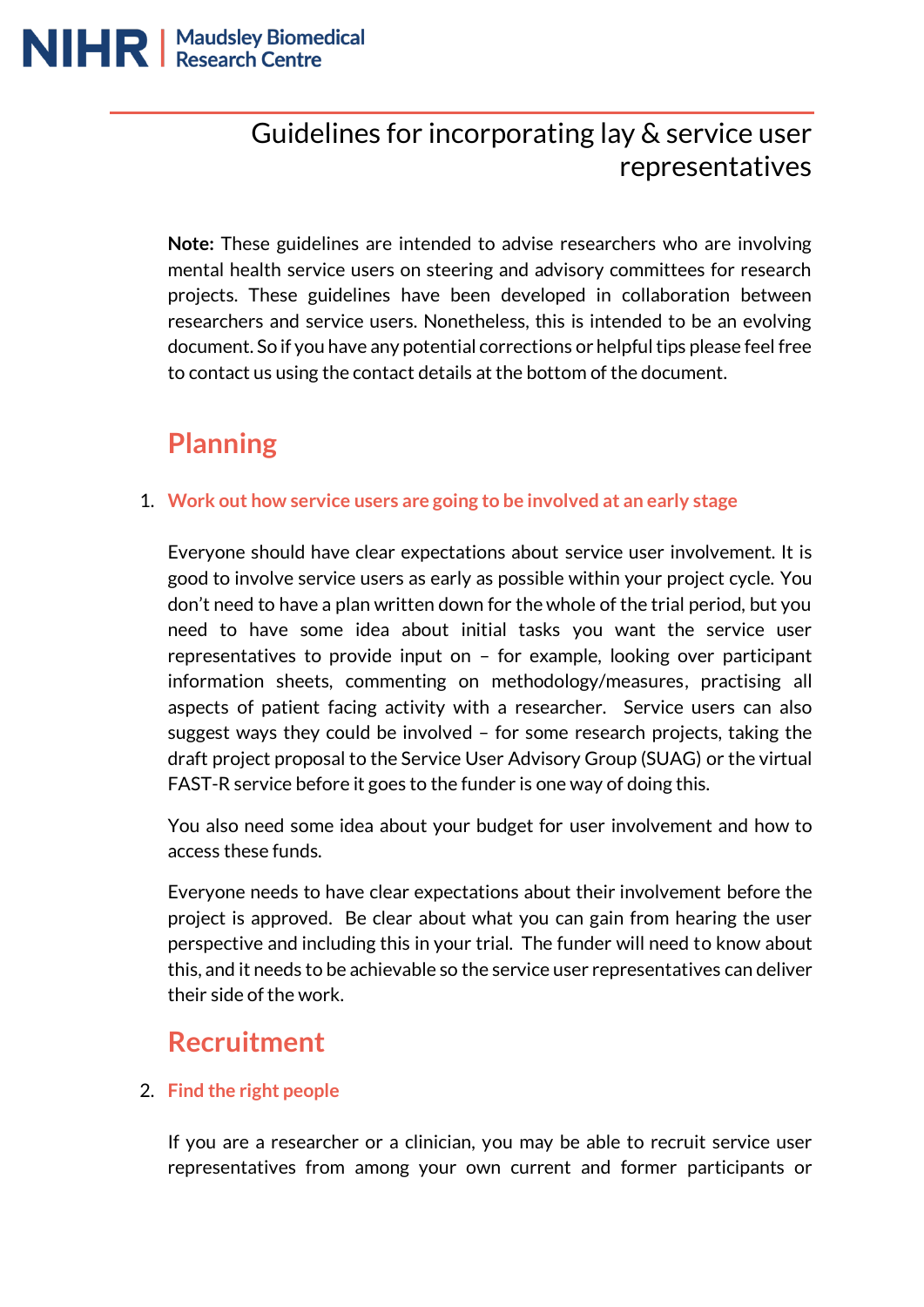

patients. This has the advantage that they know you and can speak from personal experience about the condition being studied and the treatment process.

You may also be able to recruit other experienced service user representatives from the SUAG or elsewhere within the college. Although they may not have personal experience of the condition being studied, they will be used to participating in meetings and discussions on other research projects and can comment generally from the patient perspective.

It may be most helpful to have representatives from both of the groups above, providing a mixture of experience.

Recruit representatives who will be comfortable and confident in playing the role in the trial that you are looking for. Do not recruit people who are overtly antagonistic to your research area or to the ethos of your study. For example, if you're funded by a drug company or using a medical model (two things which are potentially controversial) – then state these as soon as possible, so that potential representatives can make up their own minds. These factors can be assessed by meeting prospective members for an initial chat before recruiting them. Most user representatives will be supportive of research which will ultimately help other patients in future.

Consultation with SUAG members has provided the recommendation that, while carers are also an important group who can offer a useful perspective, they are not substitutes for service user representatives. You may wish to include one or more carers in your group, but they would need to be in addition to users with direct patient experience, rather than instead of them.

#### **3. Recruit a minimum of two user representatives**

Having more than one service user representative means they can support each other and feel more comfortable challenging jargon, practices, and governance in a group dominated by professionals. Where one service user might feel unable to address one issue, another often can. It also gives the committee the benefit of different patient perspectives.

You may wish to recruit a pool of people who can help with different tasks on the project. If someone is not available to come to a meeting, another user representative may be able to stand in for them.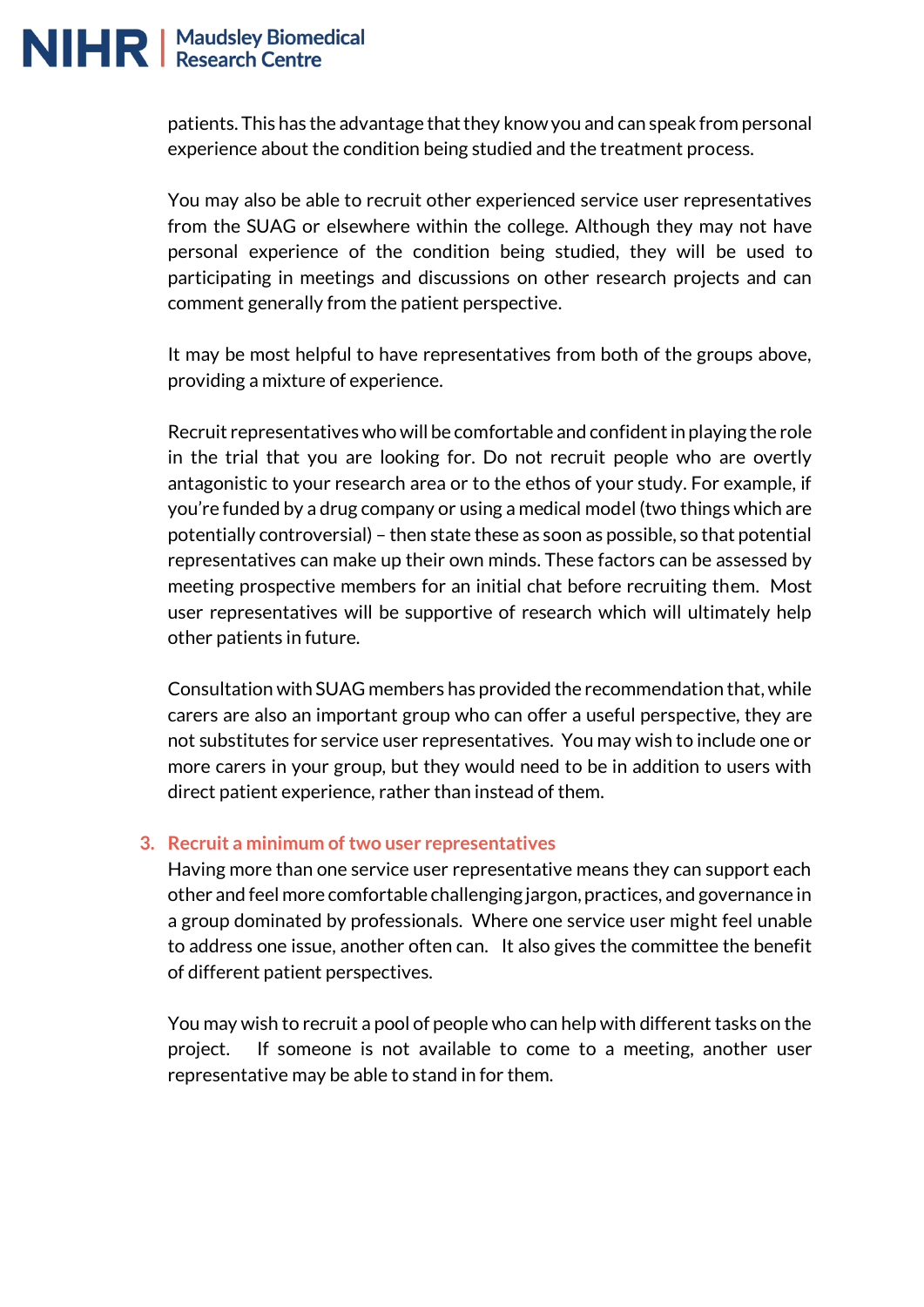

#### 4. **Manage expectations**

What are service user reps realistically going to be able to influence over the course of their participation? Acknowledge this upfront and speak to potential service user representatives before you recruit them. Don't make vague promises that you can't keep – if you have low expectations of how much influence service user representatives can have on certain aspects of trial management, it is better to state this up front and focus on what people can influence.

Make sure the prospective service user representatives are aware not only of the work involved in their role but also the timescale of their involvement, which may vary from one brief consultation on a leaflet to participation in a management committee for the duration of a trial. Some users may make an open-ended commitment to membership of an internal committee. Different people may be involved in different tasks, so if you are able to offer options, users can choose a type of involvement that suits them.

It is also important to discuss payments and expenses in advance, see point 10 below.

#### 5. **Plan to meet service user representatives' needs**

The trial manager or the meeting organiser is ultimately responsible for the experience of the service user representatives. It is their job to make sure people have the support to be able to understand and contribute.

As part of the recruitment, establish each user's needs and any adjustments needed for meetings or other work on account of their mental health condition or other disabilities. It is important to be aware that users may have more than one health issue or disability.

The Trial Manager should be responsible for pointing out where necessary, the parts of documents and/or supplementary material that service user can influence. Make sure these documents arrive in a timely manner (i.e. in good time before the meeting and in an appropriate format). Remember, some people find it easier to read printed documents, so make sure you have enough printed copies at the meeting.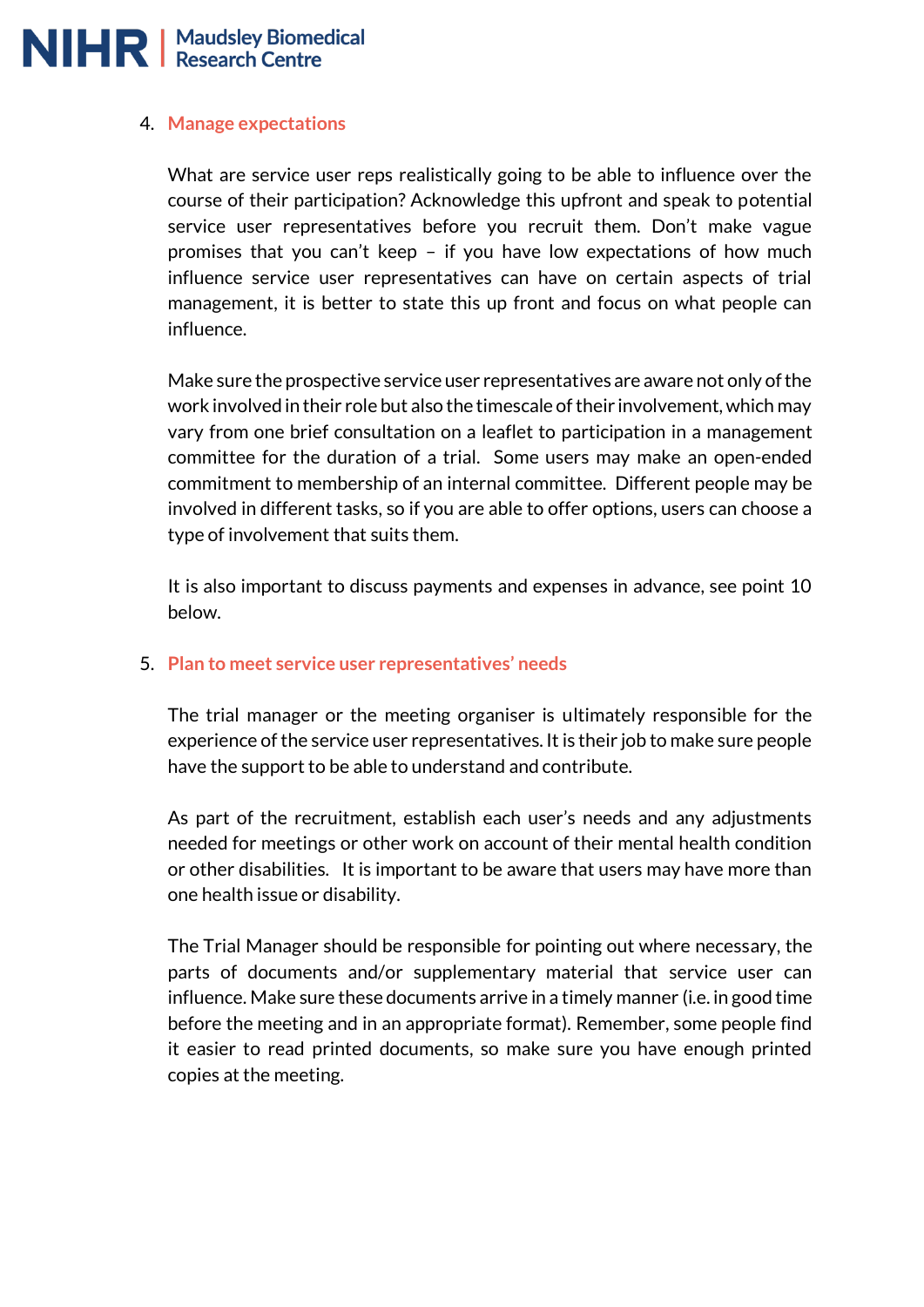# NIHR | Maudsley Biomedical

#### 6. **Provide training**

It is good practice to provide training (or at least a good comprehensive briefing) to both the user representatives and the professionals who will be involved in the trial or committee. This is because user involvement places additional responsibilities on all those involved to ensure it works effectively.

### **Meetings and other work**

#### 7. **Interaction between professionals and user representatives**

The very process of having lay or service user members on a committee should be enough to encourage all members think twice about how they say and present things. In line with this, make sure all members know that lay/service user members will be present at the meetings. Professionals may want to adjust the way they word things (use more sensitive or less jargon heavy language).

Service users usually have a different relationship to this process than researchers or clinicians and it's important to be aware that they may have had bad previous experience of something which is being discussed at the meeting. Provide support, as the users' perspective is invaluable to making sure the trial runs effectively.

#### 8. **Offer support and adjustments**

Ensure that any adjustments needed are planned in advance.

Acknowledge that trial meetings can sometimes be long and tedious for everyone, including service user representatives. For large multi-disciplinary meetings such as a trial steering group, most attendees (professionals and lay members) are not expected to follow and understand the whole meeting. Instead, people will be able to speak for one or two items on the agenda. Often, large amounts of paperwork are generated in advance of meetings. Ensure that you highlight the most relevant parts for service users to look at, rather than expecting them to read it all.

The speed or length of time of the meeting might be an issue. In longer meetings, add in a small break for everyone. Advise representatives that they can step out or leave the meeting if they need to.

If service user reps have not had a chance to feed back or have their say during the meeting, then offer them a chance to debrief on the phone or somehow after the meeting – and feed their comments back into the next meeting.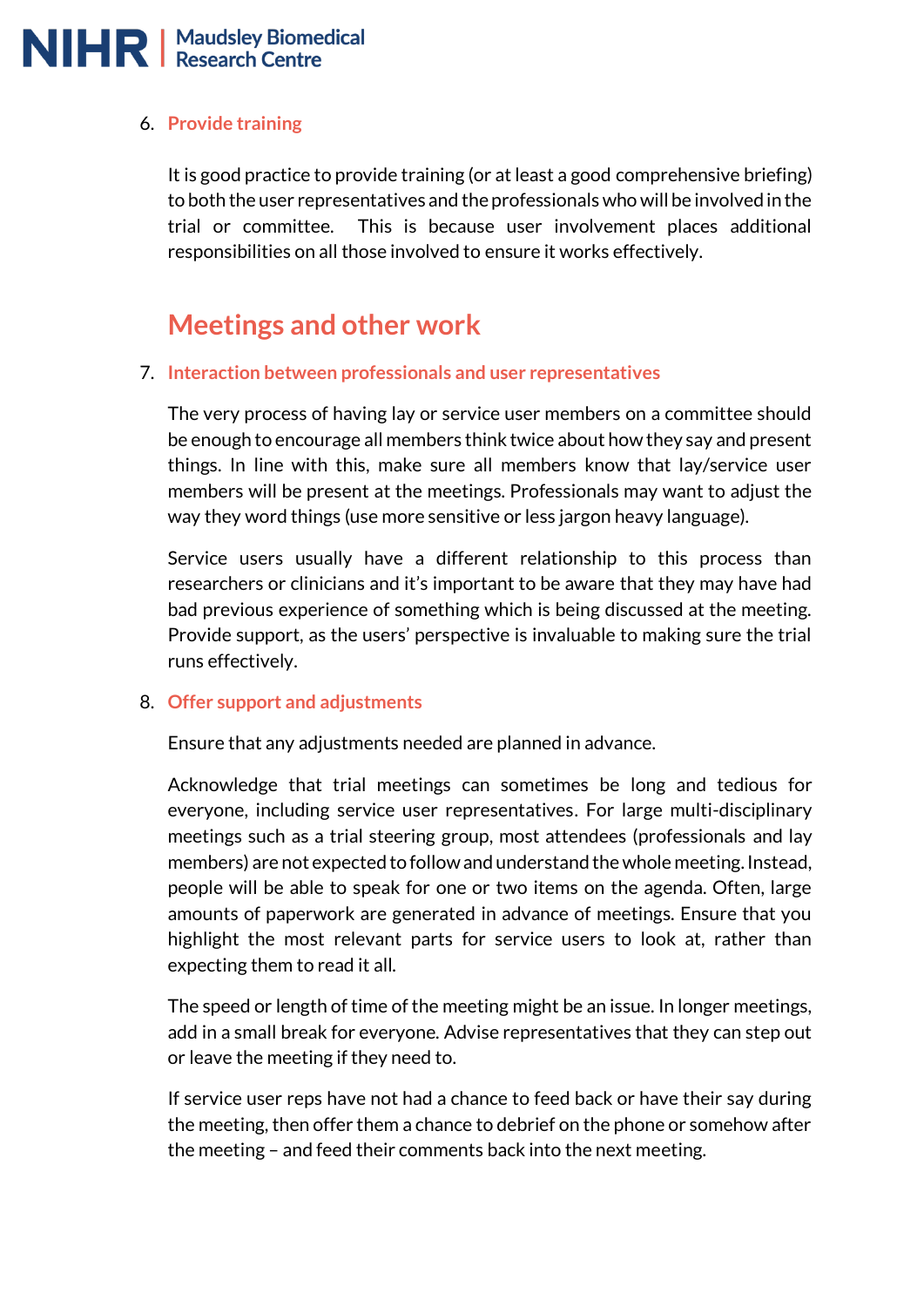Offer pre- and post-meeting debriefing and support to users in any case, as they may be affected by the issues discussed at the meeting. To fulfil their role, they need to connect with memories of their own patient experience, which may often be upsetting. The organisation is responsible for providing adequate support.

#### 9. **Produce a glossary of terms and acronyms**

Update this at every meeting as any questions arise about a term. This is useful for everyone, not just service user reps! Be prepared to write a short description of acronyms, it's not enough to just spell it out. An example of a glossary entry could be something like "NIHR = National Institute of Health Research - a part of the health service which funds health research"

#### 10.**Payments and expenses**

This is the most complicated aspect of involvement (feel free to speak to a member of the BRC Service User and Carer Participation theme for advice, details below).

Determine remuneration in advance. All members of the project are being paid to bring their expertise, and this should be no different with service user representatives. There are standard scales of payment for user representatives, such as those available on the INVOLVE website [\(invo.org.uk\)](http://www.invo.org.uk/).

Agree in advance what expenses you will be paying (e.g. travel, parking, and childcare). Always ask individuals that you will need them to bring **receipts** to meetings in order to pay the expenses. Some people prefer to use their own transport and this can make the payment of expenses more different. Ask the person in advance if they intend to use their own car to get to the meetings, and if so, work out the mileage claim in accordance with the college expenses policy.

If the university pays expenses via BACS with a significant delay, inform representatives in advance. It may sometimes be appropriate to pay expenses in petty cash (for example, when payment of late expenses would cause people to be out of pocket). Whichever method you use, make sure the individual receiving the payment **signs** for any expenses/payments received. Create/adapt a receipt form (two copies) for this purpose, this should state the date, name of meeting/task, and give space for you both to sign. Give one copy of this to the service user rep. Keep the other copy for your own project records.

Finally, payments may affect individuals' benefits claims, so speak to the individual if they have any concerns about this. (Bear in mind that benefits is a